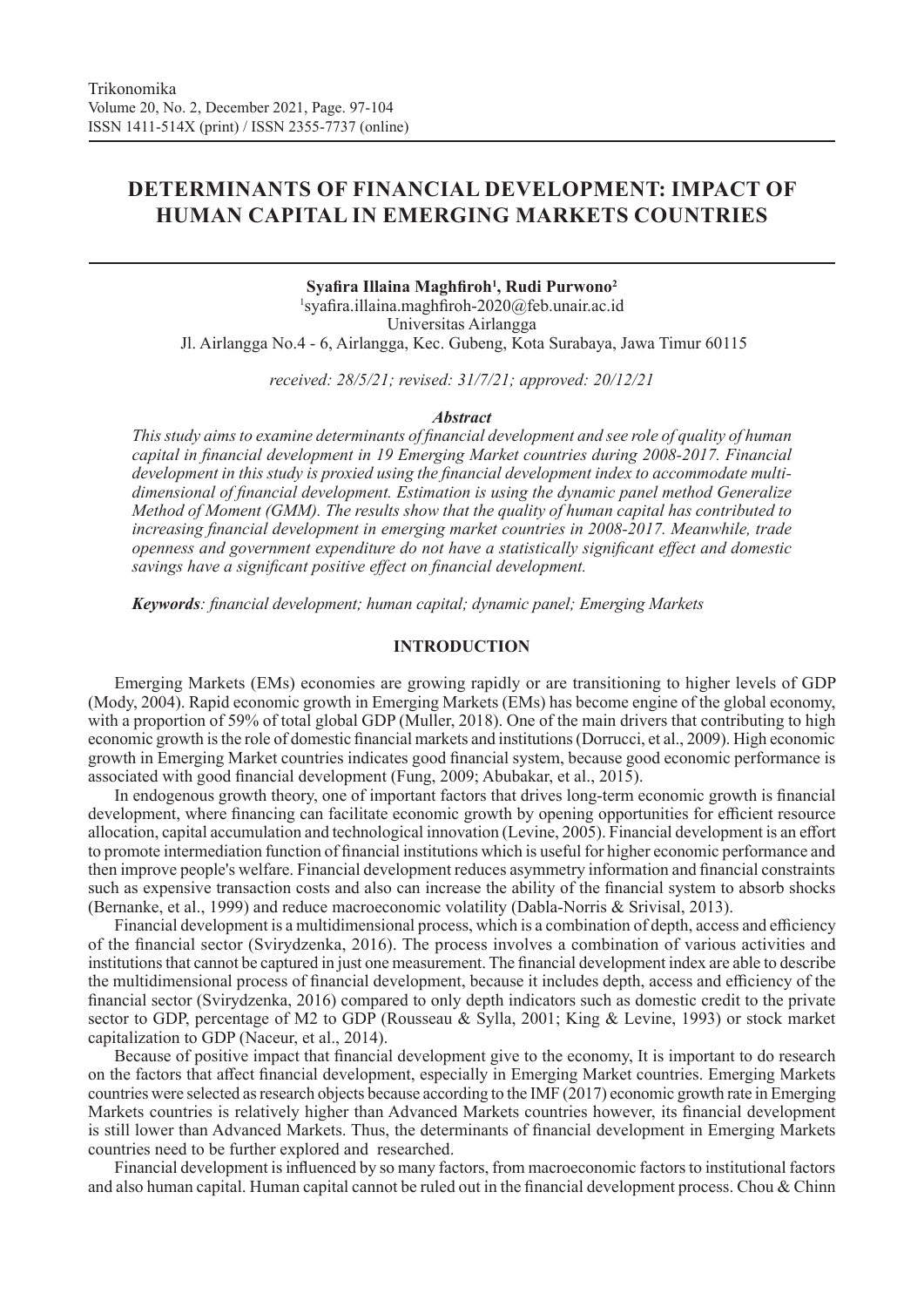(2001) found that human capital is a key factor in creating greater financial innovation in financial products and financial intermediaries which in turn improves financial development, as well as Outreville (1999) who concludes that human resources are a vital factor in explaining financial development. The higher education is related to better quality of human resources, and helps in improving financial development as well (Hatemi-J & Shamsuddin, 2016). In particular, higher education which represents human capital positively affects financial development (Khalfaoui, 2015; Hakeem & Oluitan, 2012) because people with higher educational backgrounds have higher levels of financial literacy which is related to having more knowledge about financial products (Eryigit, et al., 2015).

In Emerging market countries even development of the financial sector is presently witnessing, low human capital can hamper innovation and ingenuity thus inhibiting the potential growth effects of the financial sector. Human capital is the main factor that drives financial development and shows a positive influence on financial development (Khan, et al, 2020; Zaidi, et al, 2019; Ibrahim & Sare, 2018). Human resources play central role in accelerating development of the financial sector by strengthening demand and supply of money and financial services and then improving the quality of life (Zaidi, et al, 2019). Human resources contribute to financial development because they strengthen financial system through technology then increases economic growth (Zafar, et al, 2019). Highly educated people have better access to information so they tend to behave less risky and create higher savings (Outreville 1999; Kelly, 1980).

Meanwhile, financial development is also influenced by trade openness and inflation. Law & Demetriades (2006) and Law & Habibullah (2009) conclude that trade openness is one of the most effective determinants of financial development. When a country is open to trade and capital flows, it is more likely to develop its financial system as it promotes competitive markets (Badeeb, et al., 2017; Baltagi, et al., 2009; Huang & Temple, 2005; Kim, et al., 2010; Svaleryd & Vlachos, 2002). Beck, et al., (2002) argues that macroeconomic factors such as inflation affect financial development, this is also supported by Krause & Rioja (2006). Financial development, one of which depends on policies regarding price increases, high inflation has an adverse effect on financial development and financial development increases when the real value of money rises when inflation is low.

Furthermore, Demetriades & Rousseau (2010) and Ibrahim & Sare (2018) considered government expenditure as determinants of financial development. Naceur, et al., (2014) included government expenditure as an indicator of macroeconomic stability and found a negative effect on financial sector development. Government expenditure increases the need for domestic financing, and hinders the effectiveness of intermediaries in mobilizing savings to support private sector activities. In addition, the role of savings also supports the development of the financial sector as in research Ibrahim & Sare (2018), Huang (2010), and Naceur, et al, (2014). country with high savings indicates a deeper financial system and has a positive impact on the demand for financial services (Edwards, 1996).

The purpose of this study is to examine the determinants of financial development and determine whether human capital has an influence on financial development in 19 Emerging Markets countries. Then whether there is an influence from other variables in the study, namely trade openness, government expenditure, inflation and domestic savings on financial development.

#### **METHODS**

This study uses secondary data, data that is obtained indirectly through various sources or sites related to the research. This study is using panel dataset of 19 countries that are included in Emerging Markets cointries category from total of 26 countries according to the Morgan Stanley Capital Information (MSCI) classification that selected according to data availability. The time series data used is annual data spanning from 2008 to 2017 obtained from World Development Indicators (WDI) by World Bank and also from International Monetary Fund (IMF).

This study uses a dynamic panel regression method with System Generalized Method of Moment (GMM), to estimate relationship between dependent variable namely financial development and all independent variables in the model. The dynamic panel method includes lag of the dependent variable as a regressor in the regression. The GMM method is used because it can reduce bias, which might occur when using the OLS, PLS, FEM, REM methods (Aggarwal, et al., 2011). GMM is used to eliminate endogeneity that may be due to the correlation of country-specific and time-invariant factors.

To estimate determinants of financial development, especially the role of human capital for financial development, following previous studies, model in this study includes other economic variables that are important for financial development such as trade openness, government expenditure, inflation, and domestic savings (Ibrahim & Sare, 2018; Abubakar, et al., 2015).

The model that is formed mathematically is written as follows: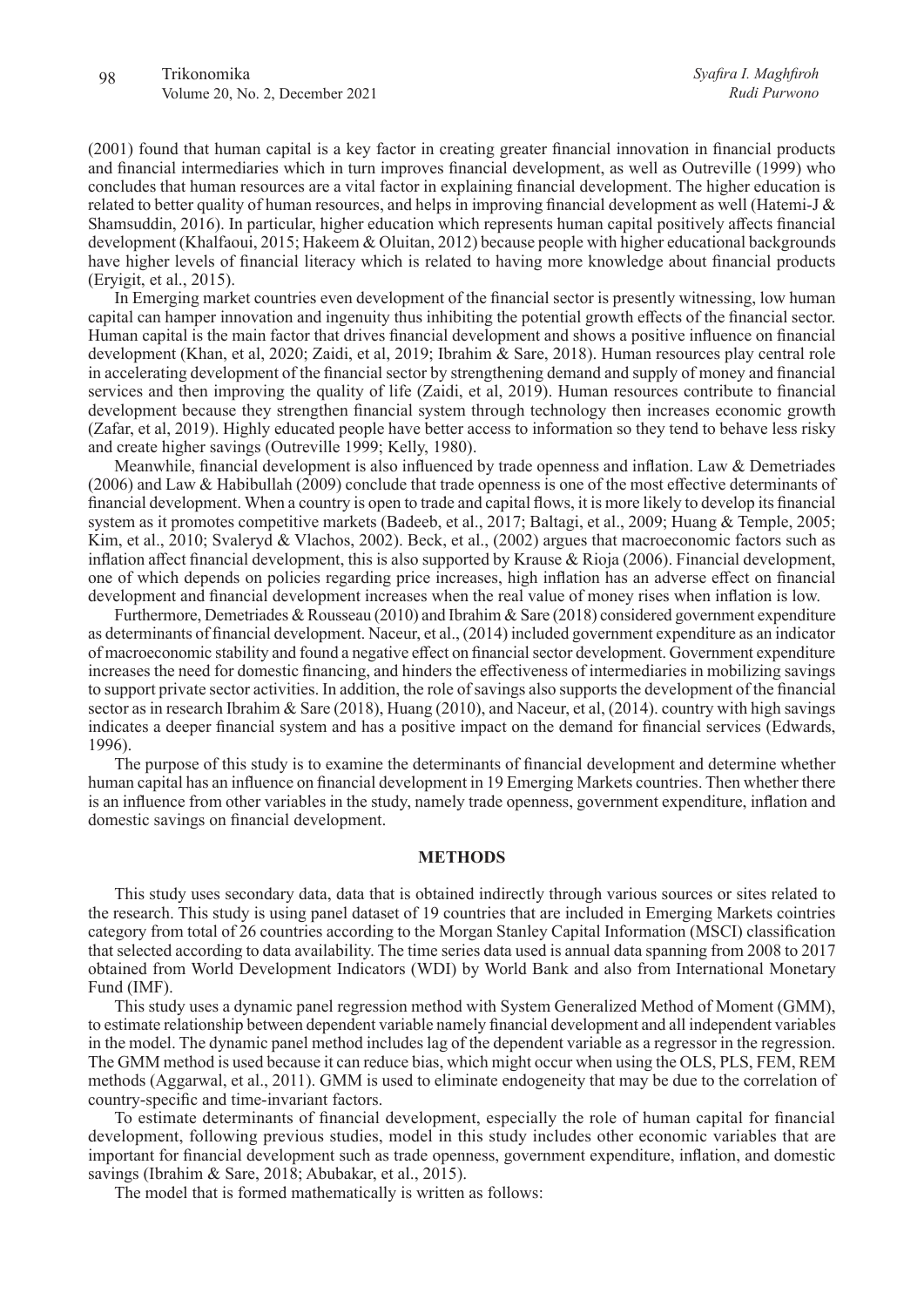$FINDEV_{it} = \alpha_0 FINDEV_{it-1} + \alpha_1 HCAP_{it} + \alpha_2 OPEN_{it} + \alpha_3 GOVEXP_{it} + \alpha_4 INF_{it} + \alpha_5 DS_{it} + \epsilon_{it}$ 

| $=$ financial development        |
|----------------------------------|
| $=$ lagged financial development |
| $=$ human capital                |
| $=$ trade openness               |
| $=$ government expenditure       |
| $=$ inflation                    |
| $=$ domestic savings             |
| $=$ error term                   |
|                                  |

Financial development expressed by financial development index issued by IMF which includes depth, access and efficiency aspects of the financial sector, which thus includes three dimensions of four dimensions of financial development according to World Bank. School enrollment tertiaty gross that is ratio of total enrollment in tertiary education, regardless of age that officially corresponds to the level of education shown to proxy human capital. Trade openness is measured as total of exports and imports of goods and services as a share of GDP. Government expenditure described as a percentage of GDP. Inflation is potray as annual percentage change of consumer price index. Domestic saving sare using calculation of gross domestic saving.

## **RESULTS**

Tabel 1 provides descriptive statistic of variables used in this research with 190 observations in total. The panel dataset contains 19 Emerging Markets countries (Brazil, Chile, China, Colombia, Czech Republic, Egypt, Greece, Hungary, India, Indonesia, Korea, Malaysia, Mexico, Pakistan, Philippines, Poland, Qatar, Saudi Arabia, Thailand) over the period 2008-2017.

| Table 1. Descriptive statistics |           |           |                 |             |           |  |
|---------------------------------|-----------|-----------|-----------------|-------------|-----------|--|
| Variabel                        | Observasi | Mean      | Standar Deviasi | Min         | Max       |  |
| <b>Financial Development</b>    | 190       | 0.4842685 | 0.1466207       | 0.1709273   | 0.8684537 |  |
| Human Capital                   | 190       | 48.13567  | 27.81403        | 5.55547     | 136.6026  |  |
| <b>Trade Openness</b>           | 190       | 77.71399  | 41.23815        | 22.10598    | 176.6683  |  |
| Government Expenditure          | 190       | 15.00788  | 4.253716        | 8.423781    | 30.00348  |  |
| Inflation                       | 190       | 4.253515  | 4.122252        | $-4.863278$ | 29.50193  |  |
| Domestic Savings                | 190       | 28.33227  | 14.62879        | 1.783862    | 75.54961  |  |

Source: Output STATA 14, 2020

Estimation results presents in Table 1 about determinants of financial development using System-GMM shows that human capital, inflation, and domestic savings has significant effect on financial development. On the other hand, significance is not seen in trade openness and government expenditure variables.

Human capital, which is proxied by tertiary gross school enrollment and domestic savings, which is measured using annual data on the percentage of gross domestic savings to Gross Domestic Product has a significant positive effect on financial development. Meanwhile, inflation has a significant effect on financial development with a negative sign. The positive sign indicates that if this variable has increased, it will also increase financial development. While the negative sign means that if the variable has increased, it will decrease financial development.

## **DISCUSSIONS**

Based on the estimation results, human capital variable has a significant positive effect on financial development. This result is in line with endogenous growth theory that increasing in physical and human capital can lead to much higher growth and emphasizes that there is a complementary nature between financial market development and capital accumulation. These results are consistent with previous studies that human capital positively affects financial development (Khan, et al, 2020; Ibrahim & Sare, 2018; Elsherif, 2015; Seetanah, et al, 2010; Evans, et al., 2002).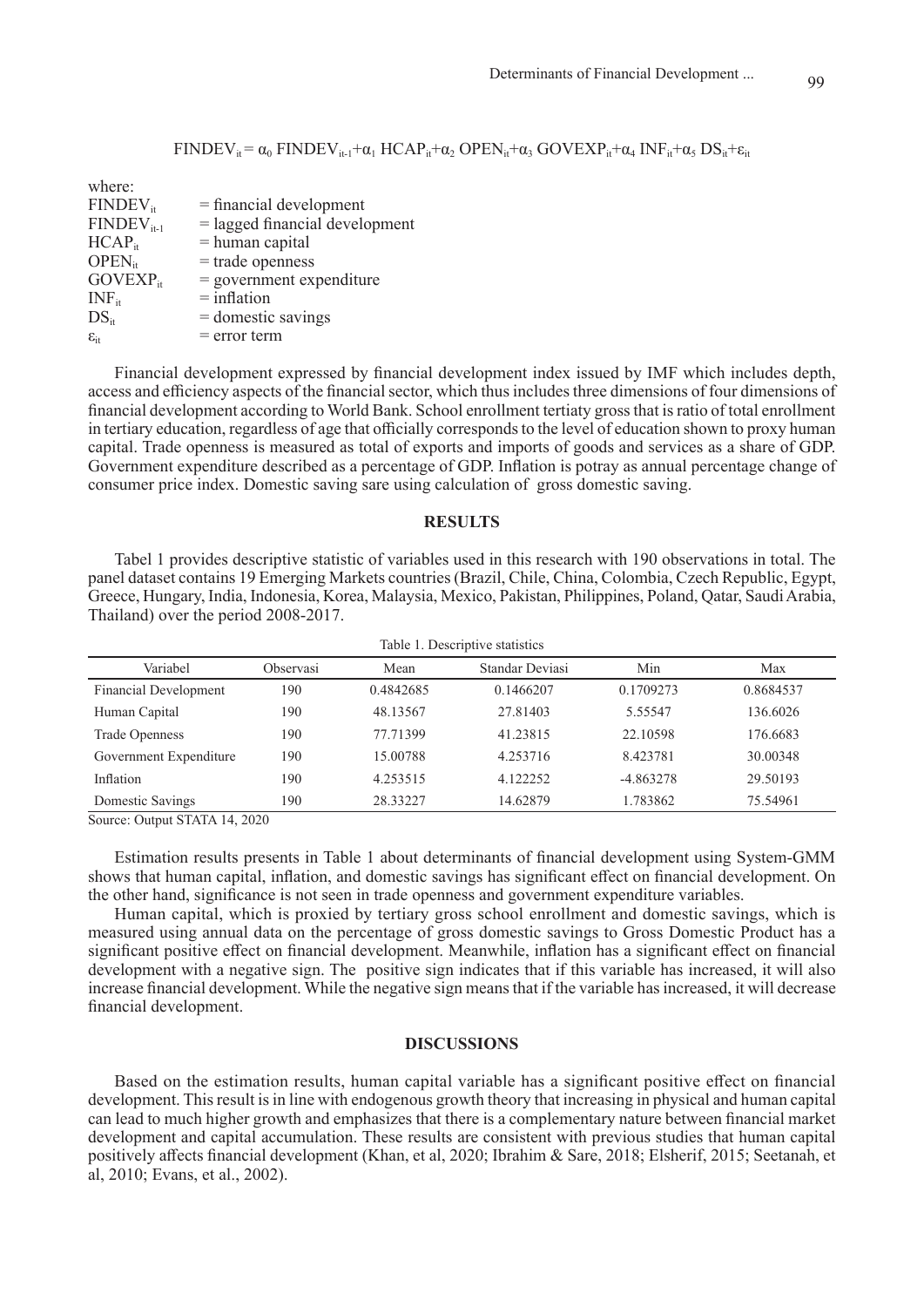#### 100 Trikonomika Volume 20, No. 2, December 2021

Human capital is one of the important factors that contribute to financial development (Zafar, et al, 2019; Cleeve, et al., 2015; Outreville, 1999; Lucas, 1990; Dunning, 1988). Human capital accumulation significantly increases financial development (Hatemi & Shamsuddin, 2016; Eryiğit, et al., 2015; Sibel, et al., 2015; Arora & Ratnasiri, 2011; Outreville, 1999). In addition, when human resources are deepened through attainment of quality of education, individuals become more aware of risk analysis and can increase their risk-taking capacity thereby, in the short term also increasing demand for investment and credit. individuals can diversify their risk and channel their credit into more productive investments with an informed risk analysis.

Sapkota and Bastola (2017) states, human capital brings knowledge about global and domestic financial system, then generates demand for high-quality products and services from financial institutions. Human resources strengthen demand and supply of money and financial services in society, which makes a positive contribution to financial development. Education open the opportunities of people to move from informal sector to formal sector financial services (Kargbo, et al., 2016).

|                         | 10010 = 0,000111 01,11,1 moviment che |                       |
|-------------------------|---------------------------------------|-----------------------|
| Variables               | Coefficient                           | <b>Standard Error</b> |
| L.Financial Development | $0.8255***$                           | (0.041)               |
| Human Capital           | $0.0005***$                           | (0.000)               |
| <b>Trade Openness</b>   | 0.0001                                | (0.000)               |
| Government Expenditure  | $-0.0000$                             | (0.001)               |
| Inflation               | $-0.0015***$                          | (0.000)               |
| Domestic Savings        | $0.0007***$                           | (0.000)               |
| Prob>F                  |                                       | 0.000                 |
| Ar(1)                   |                                       | 0.015                 |
| Ar(2)                   |                                       | 0.850                 |
| Sargan Test             |                                       | 0.953                 |
| Hansen Test             |                                       | 0.792                 |
| <b>GMM Hansen Test</b>  |                                       | 0.424                 |
| <b>GMM Diff Hansen</b>  |                                       | 0.908                 |
| <b>IV Hansen Test</b>   |                                       | 0.836                 |
| <b>IV Diff Hansen</b>   |                                       | 0.457                 |

Table 2. System-GMM Estimations

Notes: (\*\*\*) Denote significance at 1%, (\*\*) Denote significance at 5%, (\*)Denote significance at 10%, (without \*) not significant.

Table 2 shows that trade openness is not significant for financial development, this means that integration with international markets does not increase financial development. These findings are similar to previous study that also found that trade openness does not affect financial development (Ibrahim & Sare, 2018; Law & Habibullah, 2009; Altaee, et al, 2014; David, et al., 2014; Muhammad, et al., 2016) . Greater openness to world goods markets can amplify domestic economic fluctuations (Arora & Vamvakidis, 2004; Blankenau, et al., 2001; Rodrik, 1998) and / or lead to increased vulnerability to external shocks (Loayza & Raddatz, 2007; Tornell, et al., 2004), which can exacerbate capital market imperfections and consequently hinder financial development.

Similar with trade openness, government expenditure has no significant effect on financial development, this is similar with Demetriades & Rousseau (2010) finding. In case of some countries, government expenditure is dependent on foreign aid and international loans and thus has no impact on domestic financial development. Increasing government expenditure may not have a beneficial effect in developing countries, the evidence is there is many countries in the Emerging Markets group are still classified as developing countries where the level of public debt is still high. Government consumption suppresses private investment, reduces economic stimulus in the short term and reduces capital accumulation in the long run. In addition, volatility of government expenditure plays an important role in increasing economic fluctuations.

The estimation results of System-GMM on inflation show a significant negative effect on financial development. Although the empirical findings on the subject are diverse, evidence in emerging market countries point to a negative effect of inflation. Investigation about Brazil on the role of inflation for financial development, concludes that inflation is detrimental to financial development (Bittencourt, 2008). In addition, Choi, et al. (1996) investigated data from 4 countries include Chile and Korea report that inflation has negative impact on financial development. These results are similar to other empirical findings which state the same thing (Ibrahim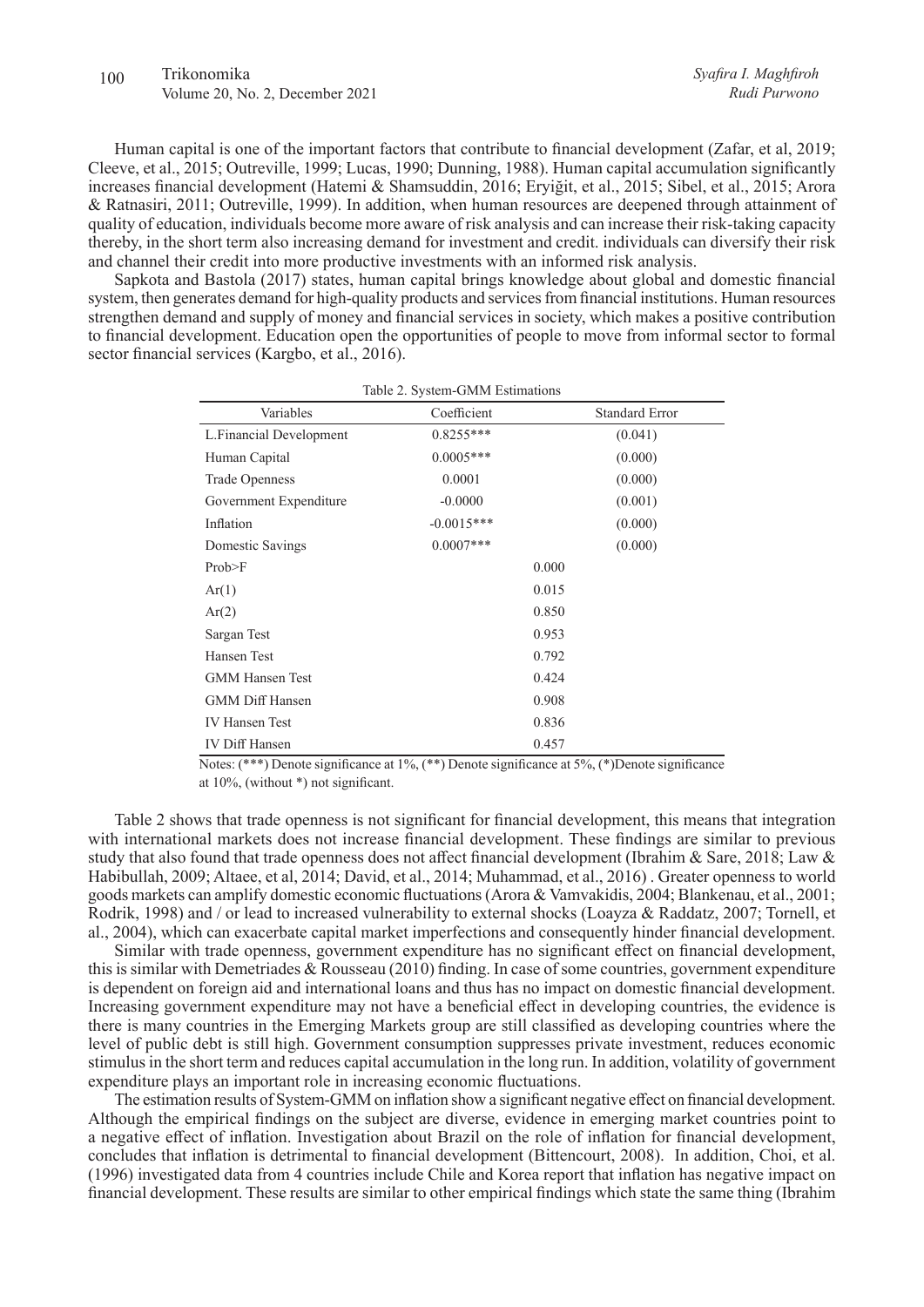& Sare 2018; Zainudin & Nordin 2017; Badeeb, et al, 2017; Ayadi, et al, 2014; Boyd, et al., 2001; Chinn & Ito, 2002, 2005; Elsherif, 2015; Huybens & Smith, 1998; Padachi, et al., 2008; Seetanah, et al, 2010). Economies with macroeconomic conditions that tend to be unstable are more likely to have underdeveloped financial systems than economies with more stable macroeconomic conditions, especially those with low inflation. This is consistent with theory that higher inflation is associated with macroeconomic instability and therefore impairs the ability of financial institutions to effectively allocate and distribute financial resources (Boyd, et al., 2001).

Countries with high inflation periods will reduce intermadiation capacity of the financial sector and destabilize efficient financial intermediation and hinder the purchase of financial assets and credit extension (Rousseau & Wachtel, 2001; Khalfaoui, 2015). Huybens & Smith (1998) argues that the information asymmetry generated by high inflation rates will negatively affect the credit market as well as performance of financial sector.

The domestic saving variable has a significant positive effect on financial development which supports McKinnon (1973) hypothesis or called financial development model that reducing financial restrictions (removing interest rate ceilings, reducing reserve requirements and expanding credit facilities) will stimulate higher savings. These results are also consistent with the findings of Liu & Woo (1994), Granville & Mallick (2004), Odhiambo (2008), and Ang (2010) regarding a positive relationship between savings and financial sector development. Khan & Hye (2010) argue that a developing financial system is characterized by increased opportunities for saving, which also includes higher savings rates, and number of savings options that offer better returns.

### **CONCLUSIONS**

The estimation results of determinants of financial development in 19 Emerging Markets (EMs) countries from 2008 to 2017 show that human capital and domestic savings have significant positive effect on financial development, while inflation has negative and significant effect on financial development. Furthermore, trade openness and government expenditure do not have a significant effect on financial development.

These results have implications for the need to increase technological innovation and human resource development to encourage the development of financial sector. The positive influence of human capital on financial development indicates the importance of improving the quality of human capital, which can be done by increasing access to and quality of education in order to encourage an increase in the function of financial intermediation which is useful for improving the economy and the welfare of society.

#### **REFERENCES**

- Abubakar, A., Kassim, S. H., & Yusoff, M. B. 2015. Financial Development, Human Capital Accumulation and Economic Growth: Empirical Evidence from the Economic Community of West African States (ECOWAS). Social and Behavioral Sciences 172 , 96 – 103.
- Aggarwal, R., Demirguc-Kunt, A., & Peria, M. 2011. Do Remittances Promote Financial Development? Journal Development Econnomics, 96 (2), 255–264.
- Altaee, H. H., Saied, S. M., Esmaeel, E. S., & Adam, M. H. 2014. Financial Development, Trade Openness and Economic Growth: Evidence from Sultanate of Oman (1972-2012). Journal of Economics and Sustainable Development, 5 (23).
- Ang, J. 2010. Savings Mobilisation, Financial Development and Liberalization: The Case of Malaysia. MPRA Paper (21718).
- Arora, R. U., & Ratnasiri, S. 2011. Financial Development, Financial Inclusion and Human Capital: How Close is the Link? A Study of India. Paper Presented in the Indian Economy. Australian National University .
- Arora, V., & Vamvakidis, A. 2004. How Much do Trading Partners Matter for Economic Growth? IMF Working Paper (04/26).
- Ayadi, R., Arbak, E., Naceur, S. B., & De Groen, W. P. 2014. Determinants of Financial Development Across the Mediterranean. Economic and Social Development of the Southern and Eastern Mediterranean Countries , 159–181.
- Badeeb, R. A., Lean, H. H., & Clark, J. 2017. The Evolution of the Natural Resource Curse Thesis: a Critical Literature Survey. Resource Policy, 51, 123–134.
- Baltagi, B. H., Demetriades, P. O., & Law, S. H. 2009. Financial Development and Openness: Evidence from Panel Data. Journal of Development Economics , 89, 285–296.
- Beck, T. 2002. Financial Development and International Trade: is There a Link? Journal International Economy. 57, 107–131.
- Bernanke, B., Gertler, M., & Gilchrist, S. 1999. The Financial Accelerator in a Quantitative Business Cycle Framework. NBER Working Paper, 6455.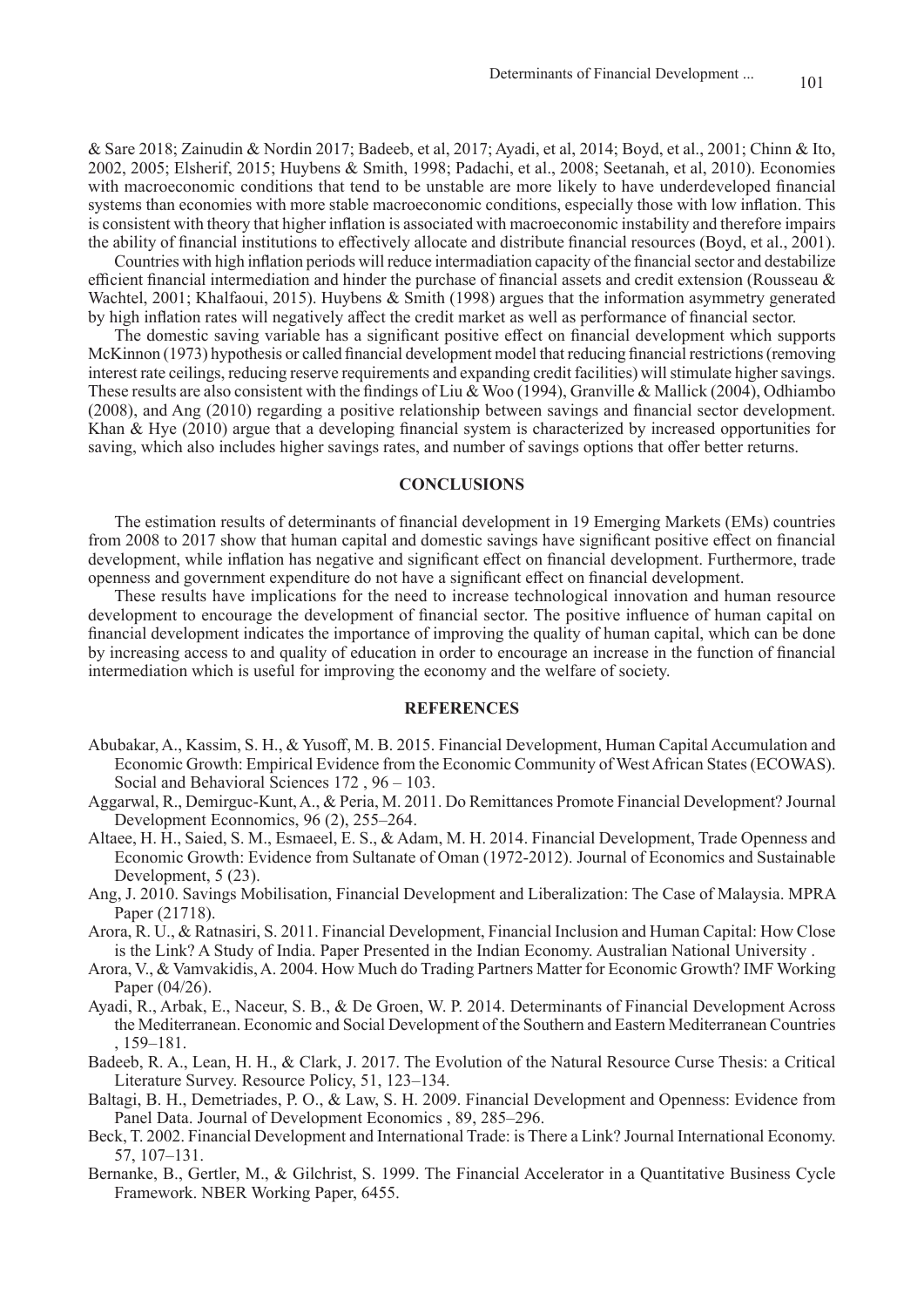- Bittencourt, M. 2011. Inflation and Financial Development: Evidence from Brazil, Economic Modelling, 28, 91-99.
- Blankenau, W., Kose, M., & Yi, K. 2001. Can World Real Interest Rates Explain Business Cycles in a Small Open Economy? Journal of Economic Dynamics and Control, 25, 867–889.
- Boyd, J. H., Levine, R., & Smith, B. D. 2001. The Impact of Inflation on Financial Sector Performance. Journal of Monetary Economics, 47, 221-248.
- Chinn, M. D., & Ito, H. 2002. Capital Account Liberalization, Institutions and Financial Development: Cross Country Evidences. NBER Working Paper Series (8967).
- Chinn, M., & Ito, H. 2005. What Matters for Financial Development? Capital Controls, Institutions, and Interactions. La Follette School Working Paper (2005-007).
- Choi, S., Smith, B. D., & Boyd, J. H., 1996. Inflation, Financial Markets, and Capital Formation. Federal Reserve Bank of St. Louis Review.
- Chou, Y., & Chinn, M. 2001. Human Capital, Financial Innovations and Growth: A Theoretical Approach. Research Paper Series, No 826, Department of Economics, University of Melbourne .
- Cleeve, E. A., Debrah, Y., & Yiheyis, z. 2015. Human Capital and FDI Inflow: an Assessment of the African Case. World Development, 74, 1–14.
- Dabla-Norris, E., & Srivisal, N. 2013. Revisiting the Link between Finance and Macroeconomics Volatility. IMF Working Paper, 13/29.
- David, A. C., Mlachila, M., & Moheeput, A. 2014. Does Openness Matter for Financial Development in Africa? International Monetary Fund Working Paper, Number WP/14/94., hal. 1-37.
- Demetriades, P. O., & Rousseau, P. L. 2010. Government, Trade Openness and Financial Development. NBER working paper .
- Dorrucci, E., Meyer-Cirkel, A., & Santabárbara, D. 2009. Domestic Financial Development In Emerging Economies Evidence And Implications. European Central Bank, Occasional Paper series 102 .
- Dunning, J. 1988. The Eclectic Paradigm of International Production: a Restatement and Some Possible Extensions. Journal International Business Study, 19 (1), 1–31.
- Edwards, S. 1996. Why Are Latin America's Saving Rate So Low: An International Comparative Analysis. Journal of Development Economics , 51.
- Elsherif, M. A. 2015. The Determinants of Financial Development: Empirical Evidence from Egypt. The Macrotheme Review, 4 (3).
- Eryiğit, S. B., Eryigit, K. Y., & Dulgeroglu, E. 2015. Local Financial Development and Capital Accumulations: Evidence from Turkey. Panoeconomicus, 62 (3), 339-360.
- Evans, A. D., Green, C. J., & Murinde, V. 2002. Human Capital and Financial Development in Economic Growth: New Evidence Using the Translog Production Function. International Journal of Finance & Economics, 7 (2), 123-140.
- Fung, M. K. 2009. Financial Development and Economic Growth: Convergence or Divergence? Journal of International Money and Finance, 28 (1), 56–67.
- Granville, B., & Mallick, S. 2004. Pension Reforms and Saving Gains in the UK. The Journal of Policy Reform, 7 (2), 123–136.
- Hakeem, M., & Oluitan, O. 2012. Financial Development and Human Capital in South Africa: A Time-Series Approach. Research in Applied Economics, 4 (3).
- Hatemi-J, A., & Shamsuddin, M. 2016. The Causal Interaction Between Financial Development and Human Development in Bangladesh. Appl. Econ. Lett, 23, 995–998.
- Huang, Y. 2010. Determinants of Financial Development. London: Palgrave Macmillan.
- Huang, Y., & Temple, J. 2005. Does External Trade Promote Financial Development? Department of Economics, University of Bristol, UK , 05/575.
- Huybens, E., & Smith, B. 1998. Financial Market Frictions, Monetary Policy, and Capital Accumulation in a Small Open Economy. Journal of Economic Theory, 81 (2), 353-400.
- Ibrahim, M., & Sare, Y. A. 2018. Determinants of Financial Development in Africa: How Robust is the Interactive Effect of Trade Openness and Human Capital? Economic Analysis and Policy, 60, 18–26.
- IMF. 2017. World Economic Outlook. Washington, D.C: International Monetary Fund.
- Kargbo, A. A., Ding, Y., & Kargbo, M. 2016. Financial Development, Human Capital, and Economic Growth: New evidence from Sierra Leone. Journal of Finance and Bank Management, 4 (1), 49-67.
- Kelly, A. 1980. Interactions of Economic and Demographic Household Behavior in Easterlin Population. Chicago, IL: Chicago University Press.
- Khalfaoui, H. 2015. The Determinants of Financial Development: Empirical Evidence from Developed and Developing Countries. Applied Economics and Finance, 2 (4).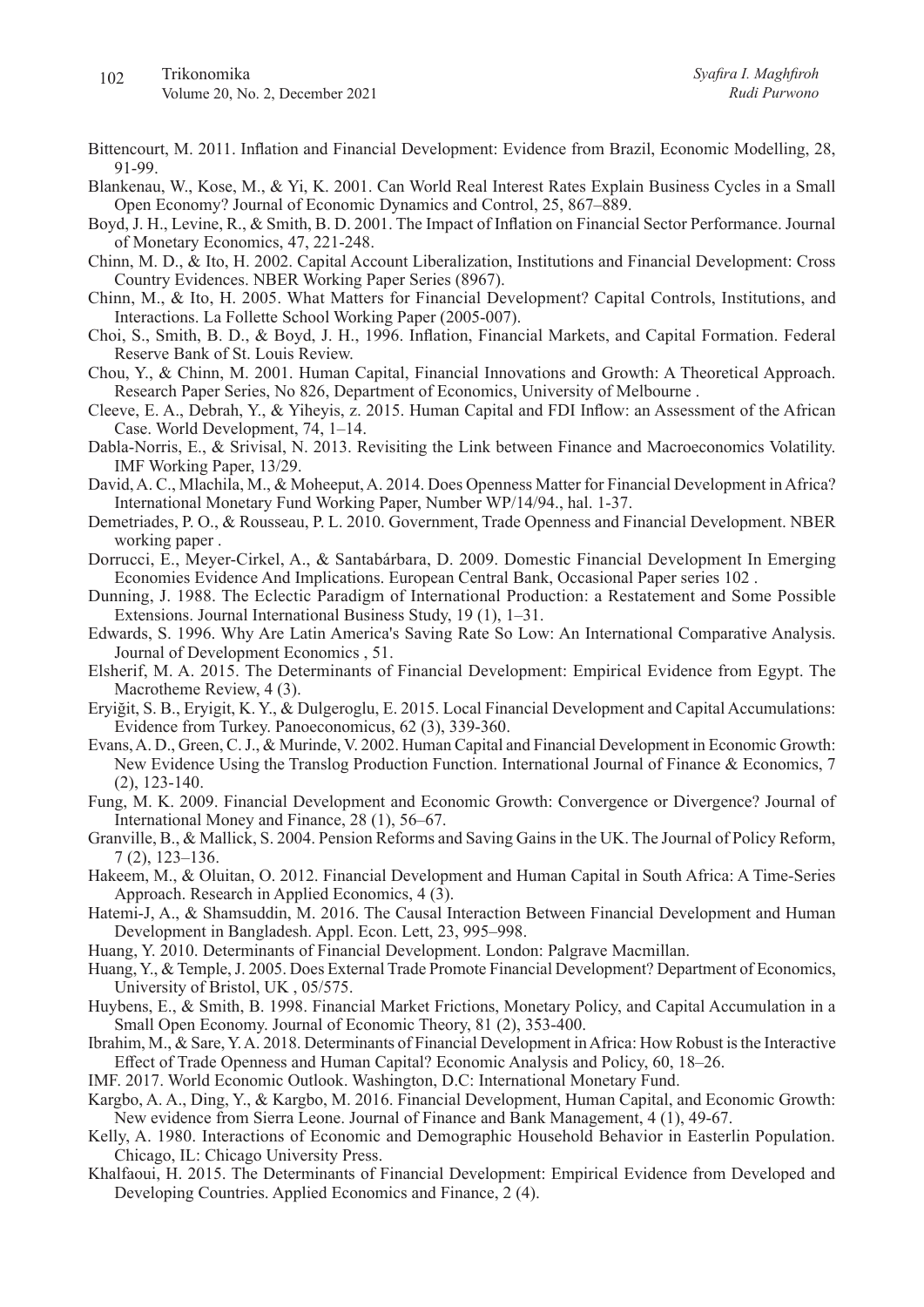- Khan, R. E., & Hye, Q. M. 2010. Financial Sector Reforms and Household Savings in Pakistan: An ARDL Approach. African Journal of Business Management, 4 (16), 3447-3456.
- Khan, Z., Hussain, M., Shahbaz, M., Yang, S., & Jiao, Z. 2020. Natural Resource Abundance, Technological Innovation, and Human Capital Nexus with Financial Development: A case Study of China. Resources Policy, 65 (101585).
- Kim, D. H., Lin, S. C., & Suen, Y. B. 2010. Dynamic Effects of Trade Openness on Financial Development. Economic Modelling , 27 (1), 254-261.
- King, R., & Levine, R. 1993. Finance and Growth: Schumpeter Might be Right. The Quarterly Journal of Economics , 108 (3), 717-737.
- Krause, S., & Rioja, F. 2006. Financial Development and Monetary Policy Efficiency. Working Paper, Georgia University .
- Law, S. H., & Demetriades, P. 2006. Openness, Institutions and Financial Development. WEF Working Paper (12).
- Law, S. H., & Habibullah, M. S. 2009. The Determinants of Financial Development: Institutions, Openness and Financial Liberalisation. South Africa Journal Economy, 7 (11), 45–58.
- Levine, R. 2005. Finance and Growth: Theory and Evidence. NBER Working Paper, 10766.
- Liu, L.-Y., & Woo, W. T. 1994. Saving Behavior under Imperfect Financial Markets and the Current Account Consequences. Economic Journal, 104 (424), 512-527.
- Loayza, N. V., & Raddatz, C. 2007. The Structural Determinants of External Vulnerability. The World Bank Economic Review, 21 (3), 359–387.
- Lucas Jr., R. 1990. Why Does not Capital Flow from Rich to Poor Countries. American Economic Review, 80, 92–96.
- McKinnon, R. I. 1973. Money and Capital in Economic Development. Washington, DC: Brookings Institute. Mody, A. 2004. What Is an Emerging Market? IMF Working Paper, WP/04/177.
- Muhammad, S., Usman, M., & Zafar, S. 2016. Trade Openness and Financial Development Nexus: An Empirical Study of Pakistan. Journal of Business and Economic Management, 4 (2), 50-54.
- Muller, D. 2018. Emerging Markets Powerhouse of Global Growth. Ashmore Investment Management Limited.
- Naceur, S., Cherif, M., & Kandil, M. 2014. What Drives the Development of the MENA Financial Sector? Borsa Istanbul Review , 14 (4), 212 223.
- Odhiambo, N. M. 2008. Interest Rate Reforms, Financial Depth and Savings in Tanzania: A Dynamic Linkage. Savings and Development, 32 (2), 141–158.
- Outreville, J. F. 1999. Financial Development, Human Capital and Political Stability. Working Paper UNCTAD, 142.
- Padachi, K., Seetanah, B., & Rojid. 2008. The Determinants of FDI in Mauritius: A Dynamic Time Series Investigation. Working Paper.
- Rodrik, D. 1998. Who Needs Capital-account Convertibility? Dalam S. FischFischer, R. Cooper, R. Dornbusch, P. Garber, C. Massad, J. Polak, et al., Should the IMF pursue capital-account convertibility? (hal. 55–65). Princeton, NJ: International Finance Section, Department of Economics, Princeton University.
- Rousseau, P. L., & Sylla, R. 2001. Financial Systems, Economic Growth, and Globalization. NBER Working Paper , 8323.
- Rousseau, P., & Wachtel, P. 2001. Inflation, Financial Development and Growth. In: Negishi, T., Ramachandran, R., Mino, K. (Eds.), Economic Theory, Dynamics and Markets: Essays in Honor of Ryuzo Sato. Boston, MA: Kluwer Academic Press.
- Sapkota, P., & Bastola, U. 2017. Foreign Direct Investment, Income, and Environmental Pollution in Developing Countries: Panel Data Analysis of Latin America. Energy Econ., 64, 206–212.
- Seetanah, B., Padachi, K., Hosany, J., & Seetanah, B. 2010. Determinants of Financial Development: The Case of Mauritius. Finance and Corporate Governance Conference 2011 Paper.
- Sibel, B. E., Kadir, Y. E., & Ercan, D. 2015. Local Financial Development and Capital Accumulations: Evidence from Turkey. Panoeconomicus, 62, 339–360.
- Svaleryd, H., & Vlachos, J. 2002. Markets for Risk and Openness to Trade: How are They Related? Journal of International Economics , 57 (2), 369-395.
- Svirydzenka, K. 2016. Introducing a New Broad-based Index of Financial Development. IMF Working Paper .
- Tornell, A., Westermann, F., & Martinez, L. 2004. The Positive Link Between Financial Liberalization, Growth and Crises. CESifo Working Paper Series, 1164.
- Zafar, M., Saud, S., & Hou, F. 2019. The Impact of Globalization and Financial Development on Environmental Quality: Evidence from selected countries in the Organization for Economic Co-operation and Development (OECD). Environ. Sci. Pollut. Res., 26, 13246–1326.
- Zafar, M., Zaidi, S., Sinha, A., Gedikli, A., & Hou, F. 2019. The Role of Stock Market and Banking Sector